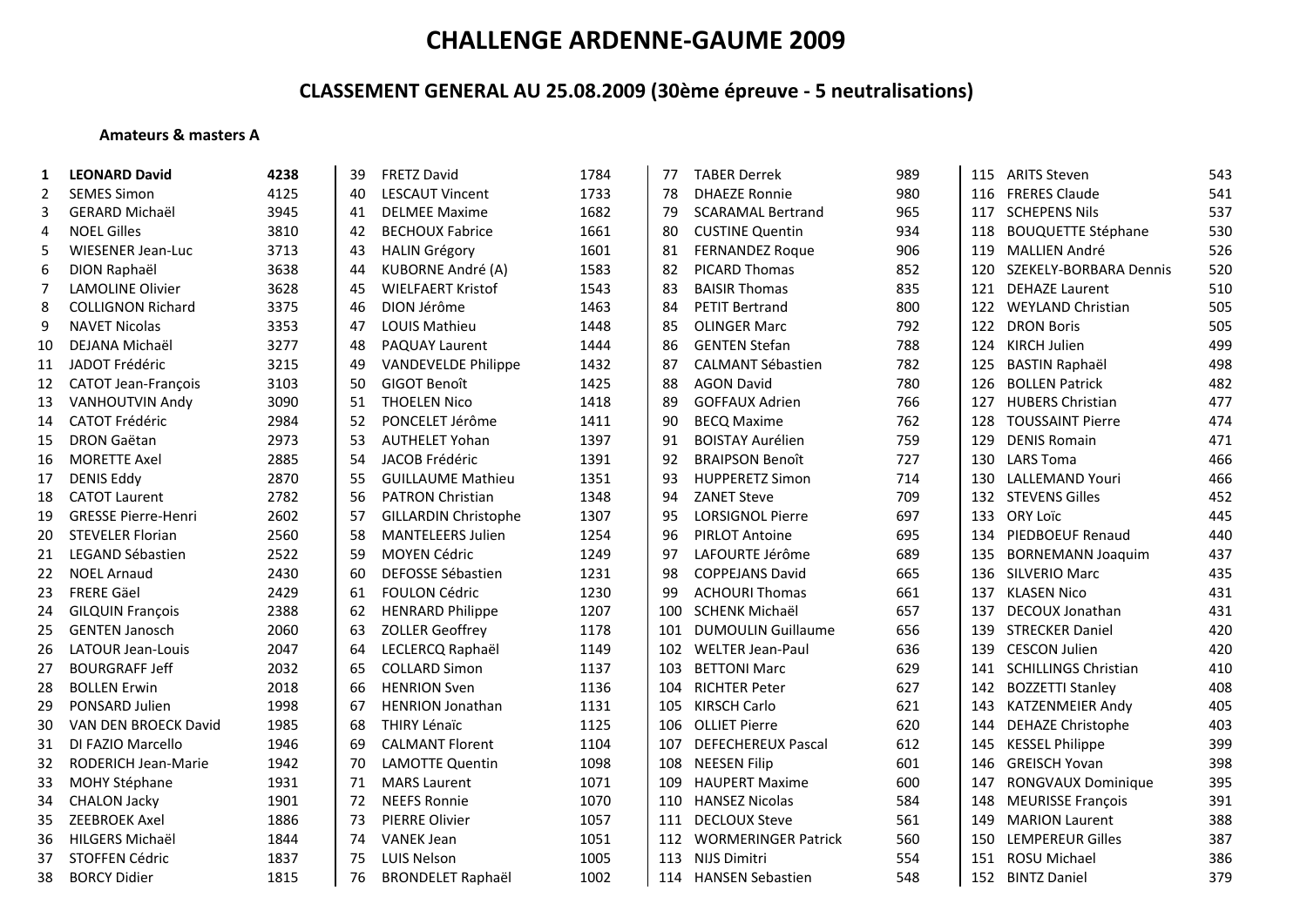## **CLASSEMENT GENERAL AU 25.08.2009 (30ème épreuve ‐ 5 neutralisations)**

### **Amateurs & masters A (suite)**

| 153 | MEZIER Jonathan              | 375 | 191 | <b>ARNOLDY Tommy</b>             | 256 | 229 | <b>WECKER Tom</b>        | 197 | 265 | <b>RENTMEESTERS Laurent</b> | 150 |
|-----|------------------------------|-----|-----|----------------------------------|-----|-----|--------------------------|-----|-----|-----------------------------|-----|
| 154 | <b>FERNANDEZ Constantino</b> | 370 | 192 | <b>WYEME Sylvain</b>             | 254 | 230 | <b>BROCHARD Ludovic</b>  | 191 |     | 268 SCHOENMAKERS Raymond    | 146 |
| 154 | STIPPELMANS Michael          | 370 | 193 | <b>NOEL Philippe</b>             | 253 |     | 231 KIRSCH Alex          | 188 |     | 268 HUBERTY Luc             | 146 |
| 156 | MALENGREAUX Frédéric         | 369 | 194 | <b>LEBURTON Pierre</b>           | 252 | 231 | <b>CENTRONE Vincenzo</b> | 188 | 270 | <b>MARTINET Guillaume</b>   | 144 |
| 157 | <b>TURQUIN Marc</b>          | 367 | 195 | VANLANGENAKKER Stéphane          | 251 | 233 | <b>SURINX Carlo</b>      | 185 | 270 | KIRCH Lucien                | 144 |
| 158 | <b>GRESSNICH Patrick</b>     | 364 | 196 | <b>GOMES PEREIRA Marco Danie</b> | 248 | 233 | <b>LATERZA Olivier</b>   | 185 | 270 | <b>BLAZY Xavier</b>         | 144 |
| 159 | <b>VALENTINY Georges</b>     | 362 | 196 | <b>EINSLE Sebastien</b>          | 248 | 233 | <b>RANSY Sigi</b>        | 185 | 273 | <b>MEYERS Tom</b>           | 142 |
| 160 | <b>GIL Miguel</b>            | 360 | 198 | PRIEURE Frédéric                 | 246 | 236 | <b>HERMAN Philippe</b>   | 182 | 273 | <b>FUTAMURA Masahiko</b>    | 142 |
| 161 | <b>THOME Fabien</b>          | 358 | 199 | MULLER Raphaël                   | 245 | 236 | <b>WALLEMME Alain</b>    | 182 | 273 | <b>SCHOLLEN Bart</b>        | 142 |
| 162 | <b>STEVENS Thierry</b>       | 347 | 199 | LOUTSCH Jean François            | 245 | 238 | <b>REWEGHS Tom</b>       | 179 | 276 | <b>NEVEN Philippe</b>       | 140 |
| 163 | <b>DEPAEPE Davy</b>          | 337 | 201 | <b>CLAUSSE Olivier</b>           | 244 | 239 | <b>BARTELS Jochen</b>    | 176 | 276 | VAN GELOVEN Ivo             | 140 |
| 164 | <b>VANDERPERRE Denis</b>     | 334 | 201 | <b>BREDOMUS Mike</b>             | 244 | 239 | <b>CRUNEL Yoann</b>      | 176 | 276 | WIRTZ Kim                   | 140 |
| 165 | <b>JACQUEMIN Denis</b>       | 331 | 203 | <b>UME Christian</b>             | 240 | 239 | <b>LECERF Romain</b>     | 176 | 279 | <b>DORTU Fabrice</b>        | 138 |
| 166 | JUNKER Jérôme                | 329 | 203 | <b>TAVERNIER Jean-Paul</b>       | 240 | 242 | <b>WRAIGHT Sean</b>      | 173 | 279 | <b>GROVENS Alexandre</b>    | 138 |
| 167 | VINCKEL Jérôme               | 328 | 203 | <b>MARICHAL Eddy</b>             | 240 | 242 | PASQUINO Flavio          | 173 | 281 | GROSJEAN Jérémy             | 137 |
| 167 | <b>DUCHATEAU Filip</b>       | 328 | 203 | <b>OSTERMANN Johan</b>           | 240 | 244 | <b>BROWN Joshua</b>      | 170 | 281 | <b>HUBSCH Marco</b>         | 137 |
| 167 | <b>MORIN Olivier</b>         | 328 | 203 | <b>GIRAUDO Guillaume</b>         | 240 | 244 | <b>DECOSTER Steven</b>   | 170 | 281 | <b>RIPPINGER Roby</b>       | 137 |
| 170 | <b>FEDAK Yoann</b>           | 325 | 208 | DE KEYN Fabian                   | 238 | 246 | <b>SCHOLTES Brice</b>    | 167 | 284 | <b>SMEDTS Michel</b>        | 136 |
|     | 171 HUTMACHER Den            | 322 | 208 | <b>MULLER Glenn</b>              | 238 | 246 | BORCY (A) Quentin        | 167 | 285 | LAPLANCHE Frédéric          | 135 |
| 172 | <b>MACHARD Fabien</b>        | 320 | 210 | RODRIGUES DA ROCHA Filipe        | 237 | 246 | FORGET (A) Gabriel       | 167 | 285 | VITOUX Thierry              | 135 |
| 172 | <b>BUTZOW Philipp</b>        | 320 | 211 | VOSTIER Aurélien                 | 236 | 249 | LAGAMME Rudy             | 164 | 285 | <b>CREA Corrado</b>         | 135 |
| 174 | <b>VERREYDT Joris</b>        | 318 | 212 | <b>DESONNAY Thomas</b>           | 235 | 249 | <b>GRONHEID Wouter</b>   | 164 | 285 | HUBERT (A) Anthony          | 135 |
| 175 | <b>BENTNER Paul</b>          | 308 | 213 | <b>VILLANCE Ludovic</b>          | 233 | 249 | <b>WILMES Vincent</b>    | 164 | 285 | <b>DUVIVIER Antoine</b>     | 135 |
| 176 | <b>VANGENECHTEN Gert</b>     | 307 | 214 | <b>KLEMANN Nicolas</b>           | 232 | 252 | VAN HOVE Raf             | 161 | 290 | DEMARTEAU Jérôme            | 133 |
| 177 | <b>VREYS Tim</b>             | 299 | 215 | <b>BRAUN Chris</b>               | 231 | 252 | STEIL Raphaël            | 161 | 291 | <b>PONCELET Laurent</b>     | 131 |
| 178 | <b>HAUTERAT Georges</b>      | 298 | 216 | <b>ANASTASI Robert</b>           | 226 | 252 | <b>BECKERS Bruno</b>     | 161 | 291 | DEGANO Claude               | 131 |
| 179 | <b>DALLMAN Anno</b>          | 295 | 217 | <b>NAMOTTE Samuel</b>            | 221 | 252 | <b>DEMOITIE Antoine</b>  | 161 | 293 | <b>PETERS Sam</b>           | 130 |
| 180 | <b>HENNIG Jakob</b>          | 294 | 218 | <b>FLOHIMONT Régis</b>           | 220 | 256 | <b>REULAND Philippe</b>  | 158 | 293 | <b>RASE Guillaume</b>       | 130 |
|     | 181 JAILLARD Julien          | 291 | 218 | <b>GOMES DIOGO Romeo Alexar</b>  | 220 | 257 | <b>ZIMMERMANN Pol</b>    | 156 | 295 | LHOEST Eddy                 | 129 |
|     | 182 PENDERS Bart             | 290 | 218 | <b>MERTZ Ben</b>                 | 220 | 257 | <b>MARTIN Samuel</b>     | 156 | 296 | <b>SIMON Thierry</b>        | 128 |
| 183 | LAURIJSSENS Leander          | 268 | 218 | VAN HOLM Damien                  | 220 | 259 | <b>COENEGRACHTS Mike</b> | 154 | 297 | SIMON Thimothée             | 127 |
|     | 184 QUINDOT Pierre           | 266 | 218 | <b>MANIEZ Herve</b>              | 220 | 259 | DIAS DOS SANTOS Vincent  | 154 | 297 | <b>RUDEZ Olivier</b>        | 127 |
| 184 | <b>ROUSSELLE Eric</b>        | 266 | 218 | <b>GUILLAUME Kevin</b>           | 220 | 259 | <b>KOHN Tom</b>          | 154 | 297 | <b>BESSON Philippe</b>      | 127 |
|     | 186 KIPCHEN Chris            | 264 | 224 | <b>CLARINVAL Antoine</b>         | 200 | 259 | LEQUEUX (A) Renaud       | 154 | 300 | <b>CAUBERGH Rafaël</b>      | 126 |
| 187 | ORY Cédric                   | 259 | 224 | FIEVET Christopher               | 200 | 263 | <b>BLANCHY Serge</b>     | 152 | 300 | <b>WEYER Tom</b>            | 126 |
| 188 | <b>GRODRIAN Renaud</b>       | 258 | 224 | DELVIGNE Frédéric                | 200 | 263 | <b>KIRCHENS Sven</b>     | 152 | 300 | <b>CALVO Carlos</b>         | 126 |
| 188 | <b>GOEZ Patrick</b>          | 258 | 224 | <b>JUNGELS Bob</b>               | 200 | 265 | <b>KRIER Gabriel</b>     | 150 | 300 | <b>DEGROOT Jean-Pierre</b>  | 126 |
|     | 190 DEFAYS Jérôme            | 257 | 224 | <b>TRIEBEL Pascal</b>            | 200 | 265 | <b>REICHLING Lex</b>     | 150 |     | 300 CONTARDI Claudio        | 126 |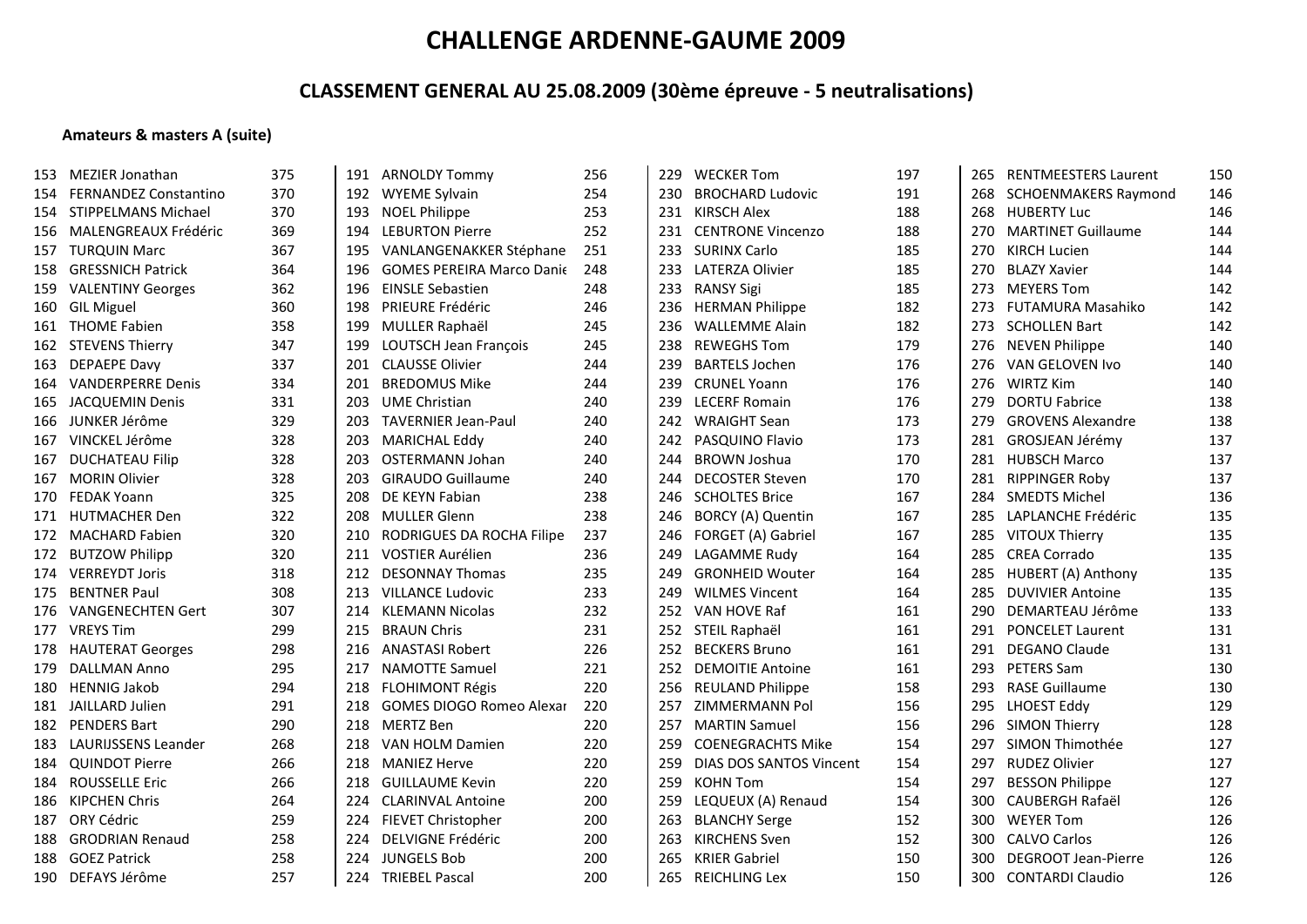### **CLASSEMENT GENERAL AU 25.08.2009 (30ème épreuve ‐ 5 neutralisations)**

#### **Amateurs & masters A (suite) Jeunes**

|  | leune: |  |  |
|--|--------|--|--|
|--|--------|--|--|

| 305. | LEFEBVRE Samuel           | 125 |     | 342 LEBURTON Mathieu        | 100 | 1  | <b>FRANCOIS Aurélien</b>     | 2839 | 39 | <b>LOSCH Max</b>           | 338 |
|------|---------------------------|-----|-----|-----------------------------|-----|----|------------------------------|------|----|----------------------------|-----|
| 305  | VALLEJO Sébastien         | 125 | 342 | <b>PELLAERS Tom</b>         | 100 | 2  | <b>CATOT Axel</b>            | 2696 | 40 | <b>BENTZ Metty</b>         | 336 |
| 305  | <b>MOLLERS Samuel</b>     | 125 | 342 | <b>KWANTEN Dennis</b>       | 100 | 3  | <b>GIGI Emmanuel</b>         | 2656 | 41 | <b>LEONI Andrea</b>        | 296 |
| 308  | <b>DEPUISET Vincent</b>   | 124 | 342 | <b>DELAITE Laurent</b>      | 100 | 4  | <b>GENTEN Dany</b>           | 2529 | 42 | <b>LOSCH Tom</b>           | 294 |
| 309  | KERSCHEN Mike             | 123 | 342 | <b>KOPPEN Davy</b>          | 100 | 5  | <b>BRAEM Thibault</b>        | 2219 | 43 | <b>MORES Antoine</b>       | 288 |
| 310  | <b>LAROY Vincent</b>      | 122 | 342 | JANSSEN Giovanni            | 100 | 6  | <b>BASTIN Philippe</b>       | 2212 | 44 | <b>LOSCH Lex</b>           | 246 |
| 310  | <b>MELON Vincent</b>      | 122 | 342 | <b>VUJASIN Lionel</b>       | 100 | 7  | <b>CATOT Alvin</b>           | 2144 | 45 | <b>CREMER Remi</b>         | 226 |
| 310  | <b>ODEURS Dimitri</b>     | 122 | 342 | <b>BEGON Vincent</b>        | 100 | 8  | <b>CARNEVALI Jean Albert</b> | 1874 | 46 | <b>FANCK Christophe</b>    | 197 |
| 313  | <b>LOUIS Lionel</b>       | 121 | 342 | PALMISANO Christian         | 100 | 9  | <b>CARNEVALI Tristan</b>     | 1799 | 47 | <b>CRUNEL Yoann</b>        | 191 |
| 314  | VANDENMEERSCHE Cédric     | 120 | 342 | <b>CIAMPANELLI Matthieu</b> | 100 | 10 | <b>ERPELDING Joakim</b>      | 1534 | 48 | <b>KETTELS Christophe</b>  | 182 |
| 314  | VAN DER HONING Jeroen     | 120 |     | 342 PETIT Dany              | 100 | 11 | <b>FLAMMANG Manou</b>        | 1499 | 49 | <b>CARA Boris</b>          | 176 |
|      | 314 KIMPS Gerry           | 120 | 342 | <b>HERVY Sacha</b>          | 100 | 12 | PIERRARD Christophe          | 1343 | 49 | <b>REINERT Jimmy</b>       | 176 |
|      | 314 HOPPE Nicolas         | 120 | 342 | <b>LANNERS Patrick</b>      | 100 | 13 | DI FABIO Thibaut             | 1299 | 51 | <b>EVEN Max</b>            | 154 |
|      | 314 PALLESCA Michel       | 120 | 342 | <b>MATEOS Tomas</b>         | 100 | 14 | <b>GAUTHIER Germain</b>      | 955  | 52 | <b>SIMONS Guillaume</b>    | 146 |
|      | 314 FERNANDEZ Salvador    | 120 | 342 | <b>MICHEL Yannick</b>       | 100 | 15 | <b>STOFFEN Thomas</b>        | 941  | 52 | <b>SCHWARMES Tom</b>       | 146 |
|      | 314 REDO David            | 120 | 342 | DIDELOT Stéphane            | 100 | 16 | <b>HUBERT Anthony</b>        | 916  | 52 | <b>RAUSCH Yannick</b>      | 146 |
|      | 314 THUOT Emmanuel        | 120 | 342 | NIJS Bert                   | 100 | 17 | <b>GILLARDIN Quentin</b>     | 915  | 55 | <b>BRAUN Christophe</b>    | 144 |
| 314  | <b>SCHMITT Michaël</b>    | 120 | 342 | <b>OVER Marc</b>            | 100 | 18 | <b>LHERMITTE Antoine</b>     | 778  | 56 | TIMMERMAN Christopher      | 138 |
| 314  | <b>DERNEDEN Luc</b>       | 120 | 342 | <b>PIRRETZ Pascal</b>       | 100 | 19 | <b>STRENS Constantin</b>     | 771  | 57 | <b>MORO Kevin</b>          | 136 |
| 314  | <b>BECK Frédéric</b>      | 120 | 342 | <b>LEUFGEN Achille</b>      | 100 | 20 | <b>BUIJK Jacky</b>           | 735  | 57 | <b>NAVET Ludovic</b>       | 136 |
| 314  | DE CNUYDT Dimitri         | 120 | 342 | <b>VALLENTHINI Marc</b>     | 100 | 21 | <b>MERTZ Nicolas</b>         | 725  | 59 | <b>THEIS Rick</b>          | 135 |
| 314  | <b>VERONESE Mickael</b>   | 120 | 342 | <b>DELPY Mickael</b>        | 100 | 22 | <b>BODEN Pierre-Edouard</b>  | 699  | 60 | <b>BOUVY Etienne</b>       | 134 |
|      | 314 THUNUS Jean           | 120 | 342 | MEZZAPESA Enzo (A)          | 100 | 23 | <b>VANDERMEULEN Martin</b>   | 640  | 61 | <b>CARBONARA Florian</b>   | 126 |
| 314  | <b>DEDROOG Luc</b>        | 120 | 342 | <b>GUIDO Gianni</b>         | 100 | 24 | <b>THOMAS David</b>          | 616  | 62 | JACQUEMIN Jean-Baptiste    | 123 |
| 314  | <b>JODOCY Pascal</b>      | 120 | 342 | <b>GUTALOV Evgheni</b>      | 100 | 25 | <b>DIDIER Logan</b>          | 579  | 63 | <b>FERNANDEZ Antonio J</b> | 120 |
| 314  | <b>BEAUDOIN Nicolas</b>   | 120 | 342 | <b>ZENNER Thomas</b>        | 100 | 26 | LAMBERT Charles-Etienne      | 552  | 64 | <b>VALENTIN Remy</b>       | 100 |
| 314  | <b>GREIMERS Alexander</b> | 120 | 342 | <b>DRUMAUX Damien</b>       | 100 | 27 | <b>WAVREILLE Thibaut</b>     | 545  |    |                            |     |
| 314  | <b>GALAND Michaël</b>     | 120 | 342 | <b>BONOTTI Julien</b>       | 100 | 28 | <b>REICHLING Laurent</b>     | 528  |    |                            |     |
| 314  | <b>DETAILLE Laurent</b>   | 120 | 342 | <b>BLAISE Hervé</b>         | 100 | 29 | <b>GEORGES Alex</b>          | 507  |    |                            |     |
|      | 314 KRAMER Daniel         | 120 | 342 | <b>HENRION Simon</b>        | 100 | 30 | <b>HOYAUX Arnaud</b>         | 475  |    |                            |     |
| 314  | DUCREUZET Régis           | 120 | 342 | <b>CHEE Maxime</b>          | 100 | 31 | <b>PETER Quentin</b>         | 436  |    |                            |     |
|      | 314 DIEPART Grégory       | 120 | 342 | <b>BROCHARD Vincent</b>     | 100 | 32 | <b>WINKIN Guillaume</b>      | 412  |    |                            |     |
|      | 314 DEFAT Bernard         | 120 |     |                             |     | 33 | <b>HOYAUX Geoffrey</b>       | 410  |    |                            |     |
|      | 314 THOMSON David         | 120 |     |                             |     | 34 | <b>BORCY Quentin</b>         | 400  |    |                            |     |
| 314  | HABRAN Sylvain            | 120 |     |                             |     | 35 | LEQUEUX Renaud               | 394  |    |                            |     |
|      | 314 MEYER Alex            | 120 |     |                             |     | 36 | <b>CHOUCARD Mathieu</b>      | 391  |    |                            |     |
| 314  | <b>WISCOUR Alexandre</b>  | 120 |     |                             |     | 37 | LAKHDARI Valentin            | 390  |    |                            |     |
|      | 342 AUTHELET Florian      | 100 |     |                             |     | 38 | <b>FORGET Gabriel</b>        | 364  |    |                            |     |
|      |                           |     |     |                             |     |    |                              |      |    |                            |     |

| COIS Aurélien              | 2839 | 39 | LOSCH Max                  | 338 |
|----------------------------|------|----|----------------------------|-----|
| T Axel                     | 2696 | 40 | <b>BENTZ Metty</b>         | 336 |
| :mmanuel                   | 2656 | 41 | <b>LEONI Andrea</b>        | 296 |
| EN Dany                    | 2529 | 42 | <b>LOSCH Tom</b>           | 294 |
| <b>M</b> Thibault          | 2219 | 43 | <b>MORES Antoine</b>       | 288 |
| N Philippe                 | 2212 | 44 | <b>LOSCH Lex</b>           | 246 |
| T Alvin                    | 2144 | 45 | <b>CREMER Remi</b>         | 226 |
| EVALI Jean Albert          | 1874 | 46 | <b>FANCK Christophe</b>    | 197 |
| EVALI Tristan              | 1799 | 47 | <b>CRUNEL Yoann</b>        | 191 |
| DING Joakim.               | 1534 | 48 | <b>KETTELS Christophe</b>  | 182 |
| <b>MANG Manou</b>          | 1499 | 49 | <b>CARA Boris</b>          | 176 |
| <b>ARD Christophe</b>      | 1343 | 49 | REINERT Jimmy              | 176 |
| <b>3IO Thibaut</b>         | 1299 | 51 | <b>EVEN Max</b>            | 154 |
| <b>HIER Germain</b>        | 955  | 52 | <b>SIMONS Guillaume</b>    | 146 |
| <b>EN Thomas</b>           | 941  | 52 | <b>SCHWARMES Tom</b>       | 146 |
| RT Anthony                 | 916  | 52 | <b>RAUSCH Yannick</b>      | 146 |
| <b>RDIN Quentin</b>        | 915  | 55 | <b>BRAUN Christophe</b>    | 144 |
| <b>MITTE Antoine</b>       | 778  | 56 | TIMMERMAN Christopher      | 138 |
| <b>IS Constantin</b>       | 771  | 57 | <b>MORO Kevin</b>          | 136 |
| Jacky                      | 735  | 57 | <b>NAVET Ludovic</b>       | 136 |
| Z Nicolas                  | 725  | 59 | <b>THEIS Rick</b>          | 135 |
| N Pierre-Edouard           | 699  | 60 | <b>BOUVY Etienne</b>       | 134 |
| <b>ERMEULEN Martin</b>     | 640  | 61 | <b>CARBONARA Florian</b>   | 126 |
| <b>1AS David</b>           | 616  | 62 | JACQUEMIN Jean-Baptiste    | 123 |
| R Logan                    | 579  | 63 | <b>FERNANDEZ Antonio J</b> | 120 |
| <b>ERT Charles-Etienne</b> | 552  | 64 | <b>VALENTIN Remy</b>       | 100 |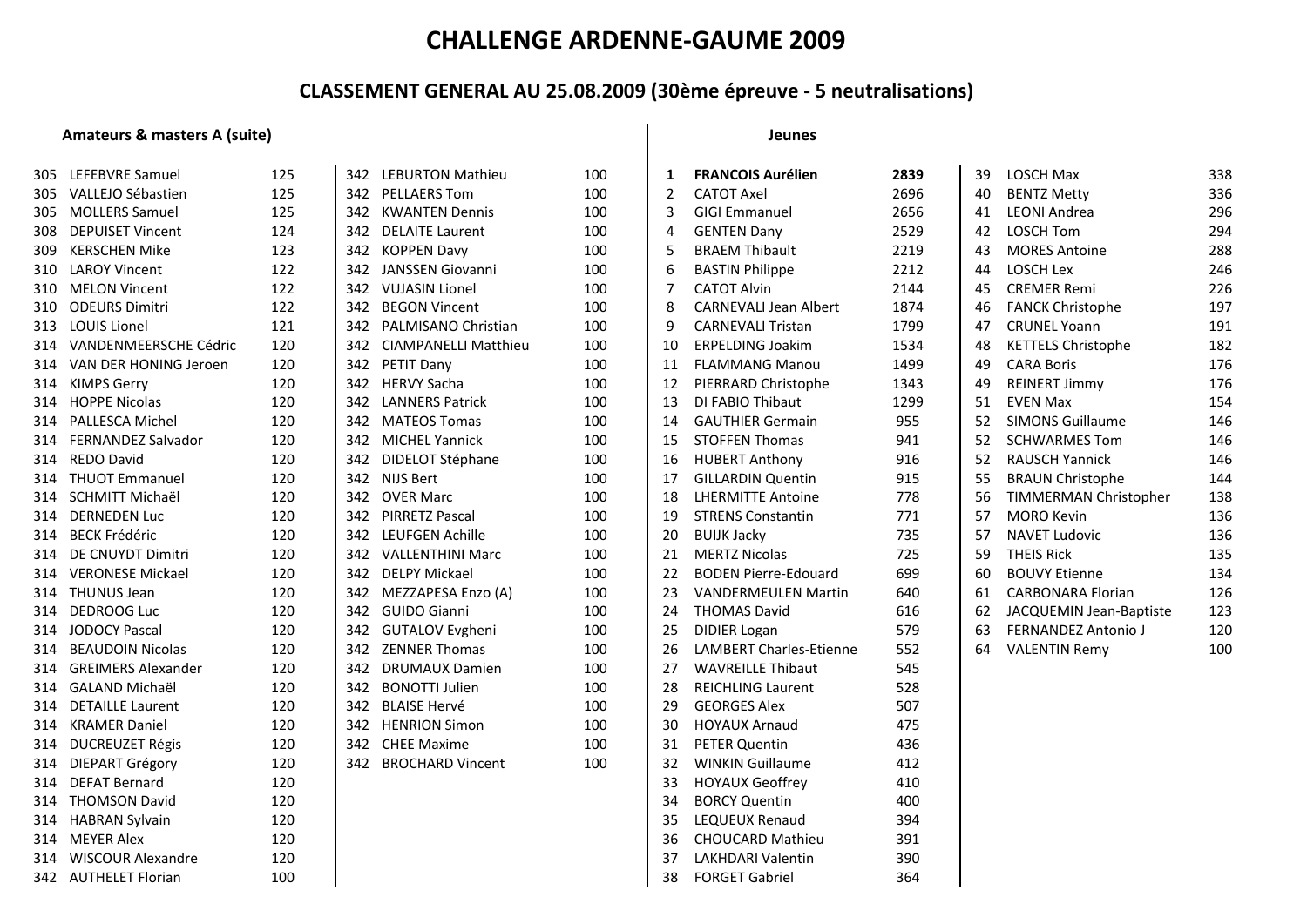## **CLASSEMENT GENERAL AU 25.08.2009 (30ème épreuve ‐ 5 neutralisations)**

#### **Master B**

| 1              | <b>STEVELER Pierre</b>      | 4494 | 38 | <b>DETHIER Daniel</b>      | 716 | 77  | <b>SCHERPENBERGH Danny</b> | 313 | 114 | <b>EISELE Michel</b>      | 156 |
|----------------|-----------------------------|------|----|----------------------------|-----|-----|----------------------------|-----|-----|---------------------------|-----|
| $\overline{2}$ | <b>DOYE Eric</b>            | 4293 | 40 | <b>LUX Marco</b>           | 693 | 78  | <b>BASTIN Jean</b>         | 285 | 114 | <b>ROBERT Eric</b>        | 156 |
| 3              | <b>KAYSER Noël</b>          | 3900 | 41 | VAN ZWIJGENHOVEN Patrick   | 691 | 79  | <b>FAUCONNIER Serge</b>    | 284 | 117 | <b>JACQUEMIN Claude</b>   | 152 |
| 4              | <b>SLAUKA Petr</b>          | 3354 | 42 | <b>FALQUE Alain</b>        | 681 | 80  | <b>VERVLOESEM Carl</b>     | 281 | 117 | <b>NARBERGER Bruno</b>    | 152 |
| 5              | <b>LERICHE Olivier</b>      | 2934 | 43 | <b>EYMARD Marc</b>         | 658 | 81  | <b>DENO Gert</b>           | 278 | 119 | <b>LEMAIRE Philippe</b>   | 150 |
| 6              | <b>CHAMPAGNE Michel</b>     | 2933 | 44 | <b>HUYBRECHTS Ward</b>     | 657 | 82  | <b>VANVUCHELEN Serge</b>   | 276 | 120 | <b>MIMILLE Eric</b>       | 148 |
| $\overline{7}$ | <b>CHENNAUX Jean-Paul</b>   | 2904 | 45 | KINTZIGER Joël             | 623 | 83  | <b>DOISY Patrick</b>       | 271 | 121 | <b>DAVIN Pierre</b>       | 140 |
| 8              | <b>KLEE Jean</b>            | 2742 | 46 | <b>ZEIPPEN Pascal</b>      | 620 | 84  | <b>DIEPVINTS Yves</b>      | 269 | 121 | <b>HOFFMANN Guy</b>       | 140 |
| 9              | <b>LERICHE Ruddy</b>        | 2624 | 46 | <b>ZEIPPEN Philippe</b>    | 620 | 85  | <b>THILL Georges</b>       | 267 | 121 | <b>RICHARD Herve</b>      | 140 |
| 10             | <b>KOHNEN Michel</b>        | 2259 | 48 | <b>JANNES Michel</b>       | 617 | 86  | <b>PIMENTA Marco</b>       | 265 | 124 | DE LIE Philippe           | 135 |
| 11             | <b>KERSCHENMEYER Marc</b>   | 2251 | 48 | <b>LAMBERT Jean-Marc</b>   | 617 | 87  | PEETERS Jan                | 264 | 125 | JACOBS Johan              | 134 |
| 12             | <b>LOEFFLER Kurt</b>        | 2098 | 50 | <b>HEINEN Thierry</b>      | 604 | 88  | <b>CHARLIER Benoît</b>     | 254 | 125 | DE CRAECKER Luc           | 134 |
| 13             | <b>LAMBERT Vincent</b>      | 2035 | 51 | HOYDONCKX Peter            | 567 | 89  | <b>GRAMME Pascal</b>       | 253 | 127 | <b>RAWAY Pascal</b>       | 133 |
| 14             | <b>RIES Pierre</b>          | 2023 | 52 | <b>RAMAECKERS Bruce</b>    | 559 | 90  | <b>BLAISE Alain</b>        | 246 | 128 | SCHULZE Günter            | 132 |
| 15             | <b>GILSON Marc</b>          | 1890 | 53 | <b>ROSE Dominic</b>        | 555 | 91  | DOPPAGNE Philippe          | 241 | 129 | <b>MAGNY Sylvain</b>      | 131 |
| 16             | <b>MANOUVRIER Fabrice</b>   | 1869 | 54 | <b>MARECHAL Olivier</b>    | 530 | 92  | <b>COLLIN Eric</b>         | 233 | 129 | ROMASCHEWSKY Guido        | 131 |
| 17             | <b>GARCIA Miguel</b>        | 1826 | 55 | <b>GRIGNARD Baudouin</b>   | 526 | 93  | CRUCIFIX Jonathan          | 223 | 129 | MICOLINO Manuel           | 131 |
| 18             | <b>WALLIG Jos</b>           | 1808 | 56 | <b>SCHILTZ Lucien</b>      | 518 | 94  | <b>DUBOIS Dominique</b>    | 222 | 132 | <b>CHARIOT Philippe</b>   | 130 |
| 19             | MCLYNSKEY Michaël           | 1613 | 57 | <b>KUBORNE André</b>       | 509 | 95  | CHALON Jacky (B)           | 200 | 133 | DEL BOCCIO Walter         | 129 |
| 20             | <b>LEROY Serge</b>          | 1484 | 58 | GOOSSE Benoît              | 498 | 95  | <b>MARCHIORI Bruno</b>     | 200 | 133 | ANASTASI Jean Noël        | 129 |
| 21             | VAN HOOSTE Steven           | 1430 | 59 | <b>VELTJEN Daniel</b>      | 481 | 97  | <b>DAWANCE Jean-Pierre</b> | 197 | 135 | <b>CONRATH Philippe</b>   | 127 |
| 22             | <b>CASTAGNE Pierre</b>      | 1411 | 60 | <b>EMILI Fabio</b>         | 479 | 98  | <b>VAN ROY Luc</b>         | 194 | 136 | RIFFLART Eddy             | 126 |
| 23             | <b>BERENS Christian</b>     | 1384 | 61 | <b>HAERDEN Jean-Pierre</b> | 477 | 99  | <b>VANDERAERDEN Chris</b>  | 191 | 137 | <b>TASSIN Dimitri</b>     | 123 |
| 24             | MERTZ Joël                  | 1295 | 62 | <b>BERNOTTE Joseph</b>     | 469 | 99  | WIESENER Jean-Luc (B)      | 191 | 138 | DI FABIO Pascal           | 121 |
| 25             | <b>THERAL Jean-Luc</b>      | 1237 | 63 | <b>BLANCHY Nicolas</b>     | 462 | 101 | PENCOLE Claude             | 185 | 139 | <b>FANCK Daniel</b>       | 120 |
| 26             | <b>SCHEEPERS Ferdinand</b>  | 1203 | 64 | <b>MANS Luc</b>            | 457 | 102 | <b>DICK Ralf</b>           | 179 | 139 | <b>BASILIO Salvatore</b>  | 120 |
| 27             | <b>FRITSCH Jean-Jacques</b> | 1167 | 65 | FRISSEN Gérard             | 454 | 102 | <b>BELIEN Franck</b>       | 179 | 139 | <b>GUILLIAMS Marc</b>     | 120 |
| 28             | SIMON Jeff                  | 1148 | 66 | <b>HERZET André</b>        | 449 | 104 | <b>VLIEGEN Frank</b>       | 176 | 139 | <b>PIRET Michel</b>       | 120 |
| 29             | <b>REDING Camille</b>       | 1042 | 67 | <b>MAILLARD Eric</b>       | 445 | 104 | <b>MOORS Carl</b>          | 176 | 139 | <b>COSTABEBER Luigino</b> | 120 |
| 30             | <b>SCHENER Antoine</b>      | 986  | 68 | GOOSSE Michaël             | 427 | 106 | <b>POTY Alain</b>          | 173 | 139 | <b>PURNELLE Didier</b>    | 120 |
| 31             | <b>COIBION Philippe</b>     | 983  | 69 | <b>MOTMANS Stefan</b>      | 400 | 106 | <b>POUPIER Pascal</b>      | 173 | 139 | <b>GOUSENBOURGER Eddy</b> | 120 |
| 32             | <b>SCHARTZ Aloyse</b>       | 981  | 70 | <b>WELLENS Eric</b>        | 397 | 106 | JADOT Frédéric (B)         | 173 | 139 | <b>VERNET Pascal</b>      | 120 |
| 33             | <b>MEZZAPESA Enzo</b>       | 949  | 71 | <b>MEZIER Albert</b>       | 384 | 109 | <b>TORIL Michel</b>        | 167 | 139 | <b>ROCCHI Serge</b>       | 120 |
| 34             | PATRON Gérard               | 942  | 72 | <b>SCWICKERT Daniel</b>    | 382 | 109 | PETROSINO Mauro            | 167 | 148 | <b>ANDRES Georges</b>     | 100 |
| 35             | <b>ROUSSEL Olivier</b>      | 914  | 73 | <b>DERWA Benoît</b>        | 355 | 111 | VAN RENTERGHEM Lieven      | 164 | 148 | <b>HELLA Eric</b>         | 100 |
| 36             | <b>GRIFNEE Michel</b>       | 904  | 74 | <b>COSTA Eric</b>          | 346 | 112 | <b>WEBER Robert</b>        | 158 | 148 | <b>MARECHAL Philip</b>    | 100 |
| 37             | <b>GEORGES Olivier</b>      | 795  | 75 | <b>BASTIN Robert</b>       | 337 | 112 | <b>MOCOLING Manuel</b>     | 158 | 148 | <b>FABER Marco</b>        | 100 |
| 38             | <b>HOYDONCKX Erwin</b>      | 716  | 76 | <b>COUDIJZER Ivan</b>      | 322 |     | 114 LAEVEN Frans           | 156 |     |                           |     |